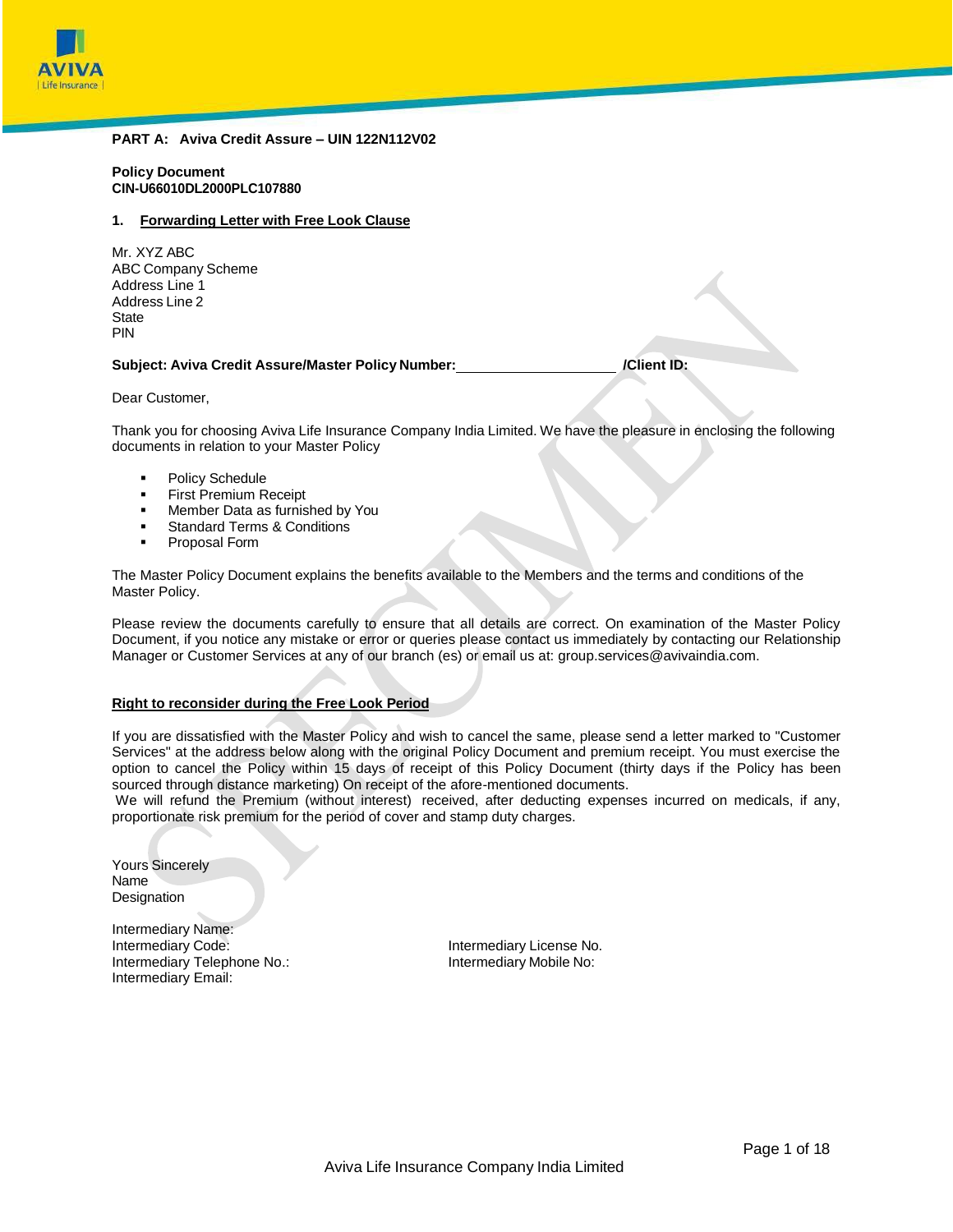

## **2. Policy Preamble**

This Master Policy Document is evidence of a contract of insurance between you and us. Your Proposal Form is the basis of the insurance provided by us We agree to provide the benefits set out in this Master Policy on the occurrence of the an event giving rise to a claim under the Master Policy subject to its terms and conditions.

# **3. Policy Schedule**

**Schedule** 

This Schedule forms an integral part of the Master Policy and should be read in conjunction with the terms and conditions of this Master Policy.

| <b>Master Policy Details</b><br>1.                                                                                      |                                                      |  |  |  |  |
|-------------------------------------------------------------------------------------------------------------------------|------------------------------------------------------|--|--|--|--|
| Master Policy No:                                                                                                       |                                                      |  |  |  |  |
| Plan Name:                                                                                                              | <b>Aviva Credit Assure</b>                           |  |  |  |  |
| UIN:                                                                                                                    | 122N112V02                                           |  |  |  |  |
| Plan Type:                                                                                                              | Non-Participating Non Linked Plan                    |  |  |  |  |
| Plan Code:                                                                                                              |                                                      |  |  |  |  |
| Policy Term:                                                                                                            | This is a yearly renewable group term insurance Plan |  |  |  |  |
| Name of the Scheme, if any:                                                                                             |                                                      |  |  |  |  |
| Type of group, if any:                                                                                                  |                                                      |  |  |  |  |
| Name of the Master Policyholder:                                                                                        |                                                      |  |  |  |  |
| Address of the Master Policyholder:                                                                                     |                                                      |  |  |  |  |
| Contact No.                                                                                                             |                                                      |  |  |  |  |
| Email Id:                                                                                                               |                                                      |  |  |  |  |
| <b>Insurance Details</b><br>2.                                                                                          |                                                      |  |  |  |  |
| Policy Commencement Date:                                                                                               |                                                      |  |  |  |  |
| <b>Risk Commencement Date</b>                                                                                           |                                                      |  |  |  |  |
| <b>Maturity Date</b>                                                                                                    |                                                      |  |  |  |  |
| Number of Members (at Policy Commencement Date):                                                                        |                                                      |  |  |  |  |
| Total Sum Assured for the group Scheme (at Policy                                                                       |                                                      |  |  |  |  |
| Commencement Date):                                                                                                     |                                                      |  |  |  |  |
| Premium Frequency:                                                                                                      |                                                      |  |  |  |  |
| Modal Premium(Annual/Half Yearly/Quarterly/Monthly)                                                                     | Rs.                                                  |  |  |  |  |
| Premium                                                                                                                 |                                                      |  |  |  |  |
| Annualized Premium**                                                                                                    | Rs.                                                  |  |  |  |  |
| Applicable Taxes*:                                                                                                      |                                                      |  |  |  |  |
| Total amount:                                                                                                           |                                                      |  |  |  |  |
|                                                                                                                         |                                                      |  |  |  |  |
| <b>Any Special Conditions:</b><br>3.                                                                                    |                                                      |  |  |  |  |
| Endorsements, if any:<br>4.                                                                                             |                                                      |  |  |  |  |
|                                                                                                                         |                                                      |  |  |  |  |
| *Applicable taxes will be payable by you at the prevailing rates. Tax laws are subject to change and you will be        |                                                      |  |  |  |  |
| responsible to pay or bear any new or additional tax/levy or any changed amount of applicable taxes applicable/ imposed |                                                      |  |  |  |  |
| on the premium by a competent authority.                                                                                |                                                      |  |  |  |  |
| ** Annualised Premium excludes extra premium and taxes, if any.                                                         |                                                      |  |  |  |  |

**Our Address :**

Aviva Life Insurance Company India Ltd., 401-A, 4th Floor, Block A, DLF Cyber Park, Sector 20, NH-8, Gurugram , Haryana - 122 008

Authorised Signatory: Date: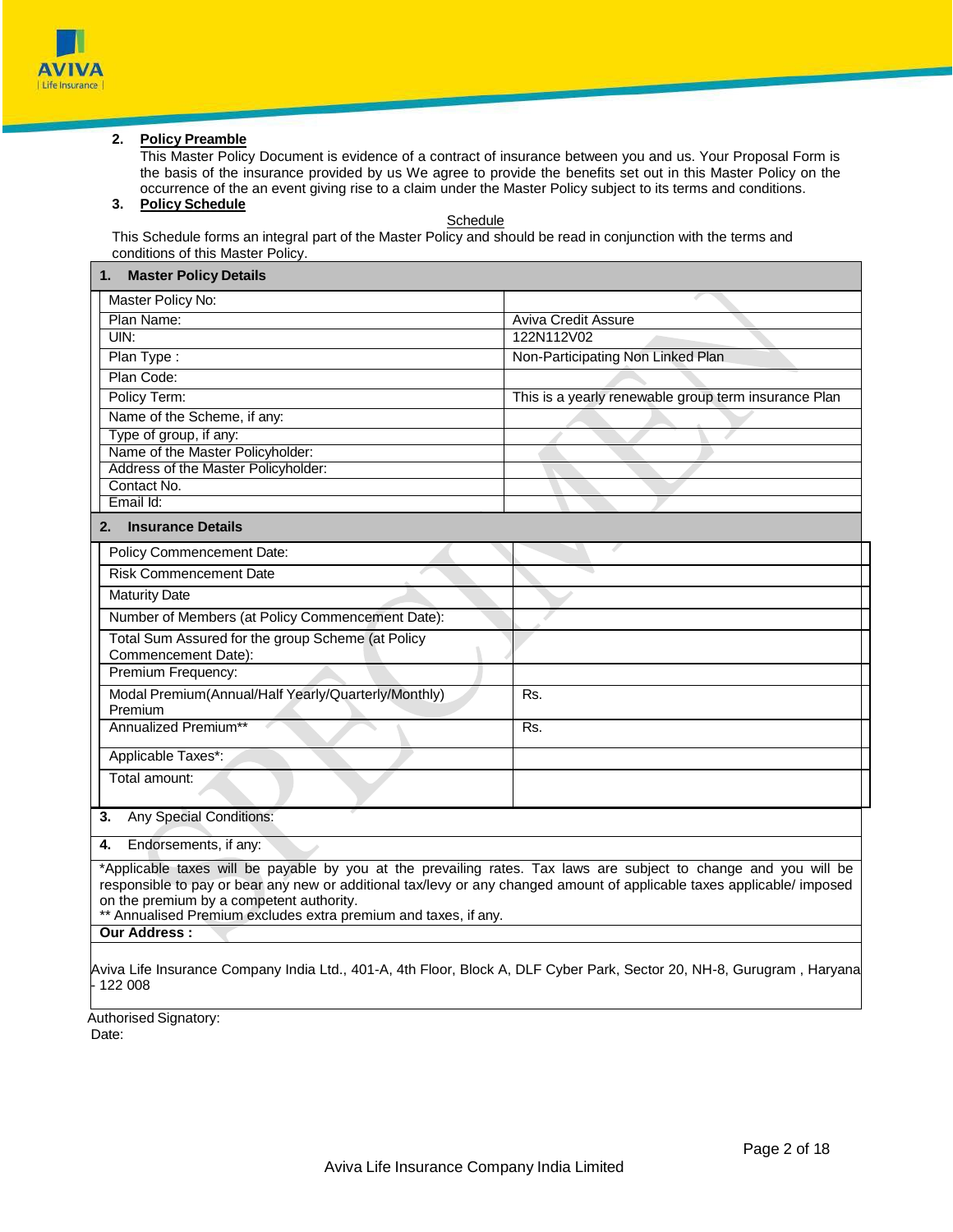

# **Part B**

# **A. Definitions**

The following words or phrases have the meanings given to them below wherever they appear in the Master Policy Document:

- 1. Age means a Member's age on his last birthday as specified in the Register of Members.
- 2. Annualised Premium means the total amount of premiums (excluding extra premiums) payable by You in a Policy Year.
- 3. Certificate of Insurance means the certificate We issue to a Member to confirm his coverage under the Master Policy.
- 4. Claimant means the Nominee or assignee or Appointee (if Nominee is less than 18 years of age) and where there is none, the person/s named in Member's will or Member's legal heirs , as the case may be.
- 5. Death Benefit means the amount payable by Us to the Claimant in accordance with Part C.
- 6. Grace Period means a period of fifteen (15) days if the Premium Frequency is monthly and thirty (30) days for all other premium frequencies, commencing from the date on which the Regular Premium was due.
- 7. IRDA of India or IRDAI means Insurance Regulatory and Development Authority of India established under the IRDA Act, 1999.
- 8. Master Policy Document means the arrangements established by this Master Policy and includes, the Proposal Form, the Schedule and any additional statements or documents provided to Us by You in respect of the Proposal Form and any endorsements issued by Us.
- 9. Master Policy means the contract of insurance entered into between You and Us as evidenced by this Master Policy Document.
- 10. Member means a person who meets the eligibility criteria specified in Part F and, whose name has been recorded in the Register of Members and to whom We have issued a Certificate of Insurance.
- 11. Member Effective Date means the date last entered in the Register of Members upon which the Member's insurance cover under this Master Policy commenced.
- 12. Nominee means the person named in the Register of Members in respect of each Member, who has been nominated in accordance with Section 39 of Insurance Act, 1938, as amended from time to time.
- 13. Policy Anniversary means the annual anniversary of the Policy Commencement Date.
- 14. Policy Commencement Date means the date specified in the Schedule on which this Master Policy commences.
- 15. Policy Year means a period of twelve (12) months commencing from the Policy Commencement Date or any Policy Anniversary.
- 16. Modal Premium or Premium means the amount payable by You to Us at the Policy Commencement Date and at each Premium Due Date to keep the Master Policy in force and effect.
- 17. Premium Due Date means the date specified in the Schedule by which Premium is payable by You for renewing the Master Policy.
- 18. Proposal Form means the signed, completed and dated proposal form submitted by You to Us, including any declarations and statements annexed to it or submitted to Us in connection with the proposal for obtaining insurance cover under this Master Policy.
- 19. Register of Members means a register maintained by You containing details of each Member and updated from time to time, which is deemed to be incorporated in and forms part of this Master Policy.
- 20. Risk Commencement Date means the date given in the Schedule from which We accept the risk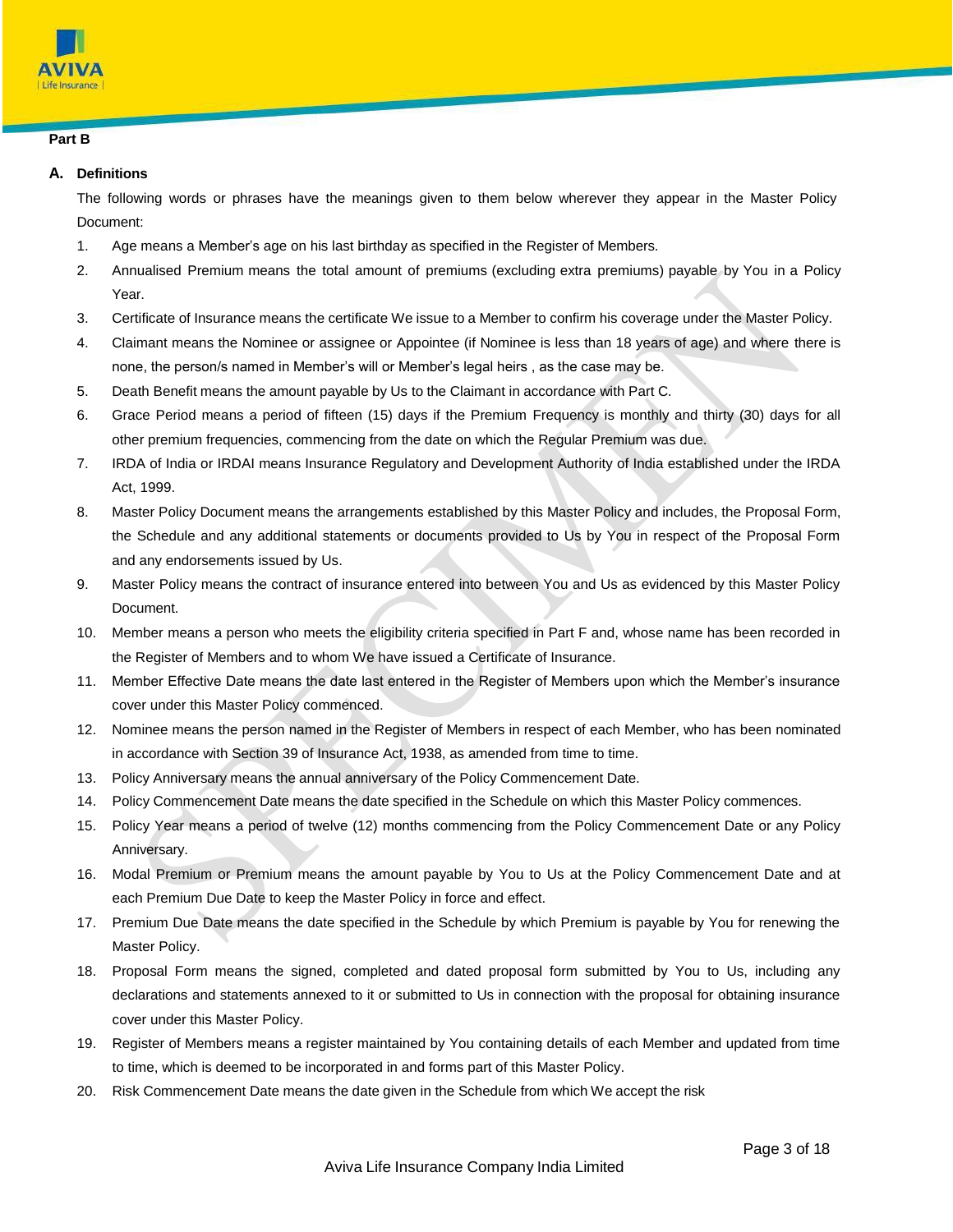

- 21. Revival means revival of the Policy which has been discontinued due to non-payment of the due Premiums as per the Master Policy terms.
- 22. Revival Period means a period, as specified in Our board approved underwriting policy, from the date of the first unpaid installment of Premium.
- 23. Schedule means the schedule (including any endorsements) We have issued in connection with this Master Policy, and, if more than one, then the latest in time.
- 24. Sum Assured means the amount stated in the Certificate of Insurance.
- 25. We, Us or Our means the Aviva Life Insurance Company India Limited.
- 26. You or Your or the Master Policyholder means the person named in the Schedule who has concluded this Master Policy with Us.

# **B. Interpretation**

In this Master Policy, where appropriate, references to the singular include references to the plural, references to a gender include the other gender and references to any statutory enactment includes any subsequent amendment to that enactment and reference to days means calendar days only.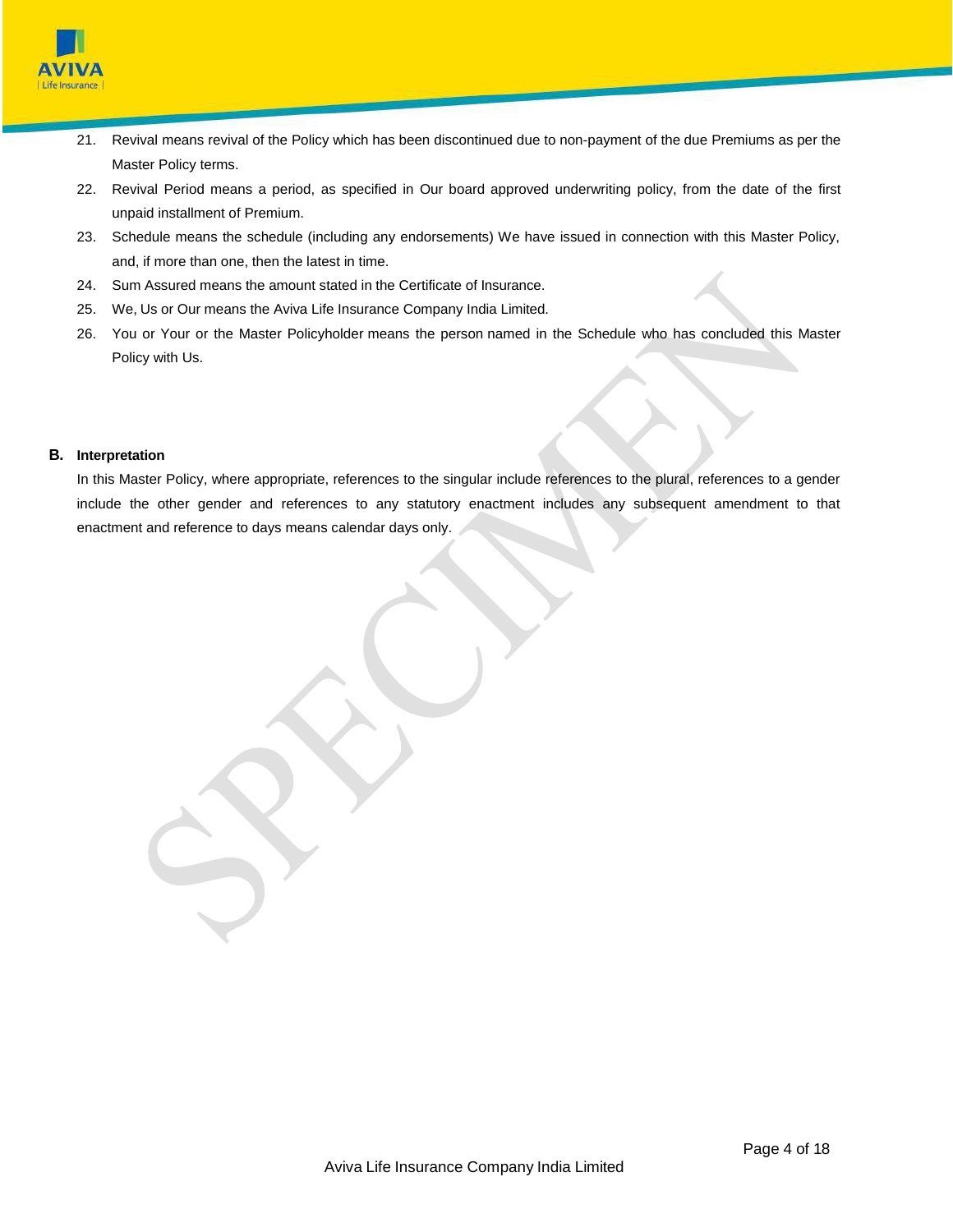

# **PART C**

# **1. Death Benefit:**

- 1.1 Upon the occurrence of a Member's death We shall pay to the Claimant the Sum Assured specified in his Certificate of Insurance and the cover under the Master Policy shall terminate immediately in respect of that Member, provided We have received all the due Premium and taxes, if any.
- 1.2 However, If this Master Policy has been taken under lender borrower category where the outstanding loan is reduced by payment of the principal amount and interest then the Sum Assured shall stand reduced in the manner decided by Us

# **2. Maturity Benefit**

No amount is payable by us on the termination or expiry of the membership of the Member or the termination of the Master Policy.

# **3. Grace Period:**

If the death of a Member occurs during the Grace Period, We will pay the Death Benefit after deducting all applicable due Premium from the amount of Death Benefit payable.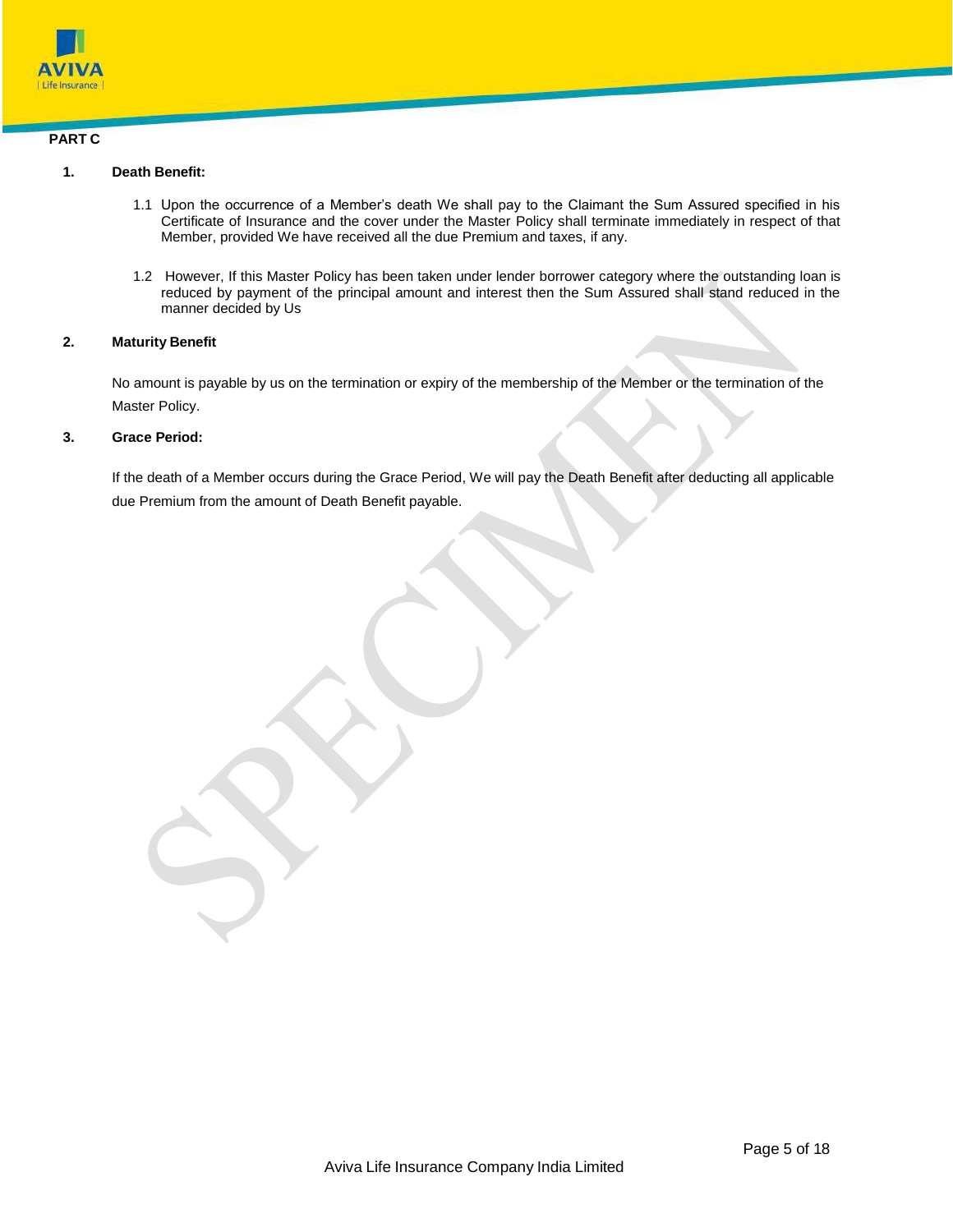

# **PART D**

# **1. Free Look**

If You are dissatisfied with Your Policy and wish to cancel the same, please send a letter marked to "Customer Services" at the address below along with the original Policy Document and premium receipt. You must exercise the option to cancel the Policy within fifteen days of receipt of this Policy Document (thirty days if the Policy has been sourced through distance marketing)

On receipt of the aforementioned documents We will refund the premium received (without interest) after deducting proportionate risk premium for the period of cover and expenses incurred on medical examination (if any) and stamp duty charges.

# **2. Payment of Premium and Grace Period**

- 2.1 You need to pay to Us the Premium on every Policy Anniversary if Your premium frequency is annual.. If Your Premium Frequency is half-yearly, quarterly or monthly, then the Premium shall be paid on the date corresponding with the commencement Date in every half-year, quarter or month respectively. If the corresponding date does not exist in a particular month, then the last day of that month shall be deemed to be the due date. We will not accept any part payment of the Premium due.
- 2.2 If We do not receive the Premium in full on the due date then, We shall allow a Grace Period for You to pay the unpaid Premium to Us.
- 2.3 If We do not receive the due unpaid Premium in full within the Grace Period then the Master Policy will lapse and no benefit and no other amount shall be payable by Us.
- 2.4 If Master Policy is lapsed due to non-payment of Premium within the Grace Period it can be revived during the Revival Period subject to receipt of written notice from You to revive accompanied by all due Premiums (including applicable taxes). Please note that It is solely Our discretion, in accordance with Our board approved underwriting policy, to revive the Master Policy at all or to revive the Master Policy on modified Terms shall be The revival of the Master Policy shall only be effective from the date on which We have issued a written endorsement confirming the revival of the Master Policy.
- 2.5 If during a Policy Year a person becomes a Member then You shall pay Pro-rata Premium in respect of that Member. If during a Policy Year a Member ceases to meet the eligibility criteria as laid down in Part F then We shall refund to You the Pro-rata Premium in respect of that Member for that Policy Year.

*Pro-rata Premium = N/T x Modal Premium. Where N is the number of days yet to be expired till the due date of next Modal Premium and T is the number of days for which Modal Premium is paid.*

# **3. Renewal of Master Policy**

The Master Policy is an annual contract which expires upon the completion of Policy Anniversary unless renewed. The Company reserves the right to accept/decline such renewal and to specify the terms and conditions and Premium payable on renewal.

# **4. Surrender Value**

- 4.1 No Surrender Value is payable under this Master Policy.
- 4.2 In case of surrender of Master Policy, We shall give an option to the Member on such surrender to continue the Master Policy as an individual policy and We shall continue to be responsible to serve such Members) up till the coverage of the Member under the Master Policy.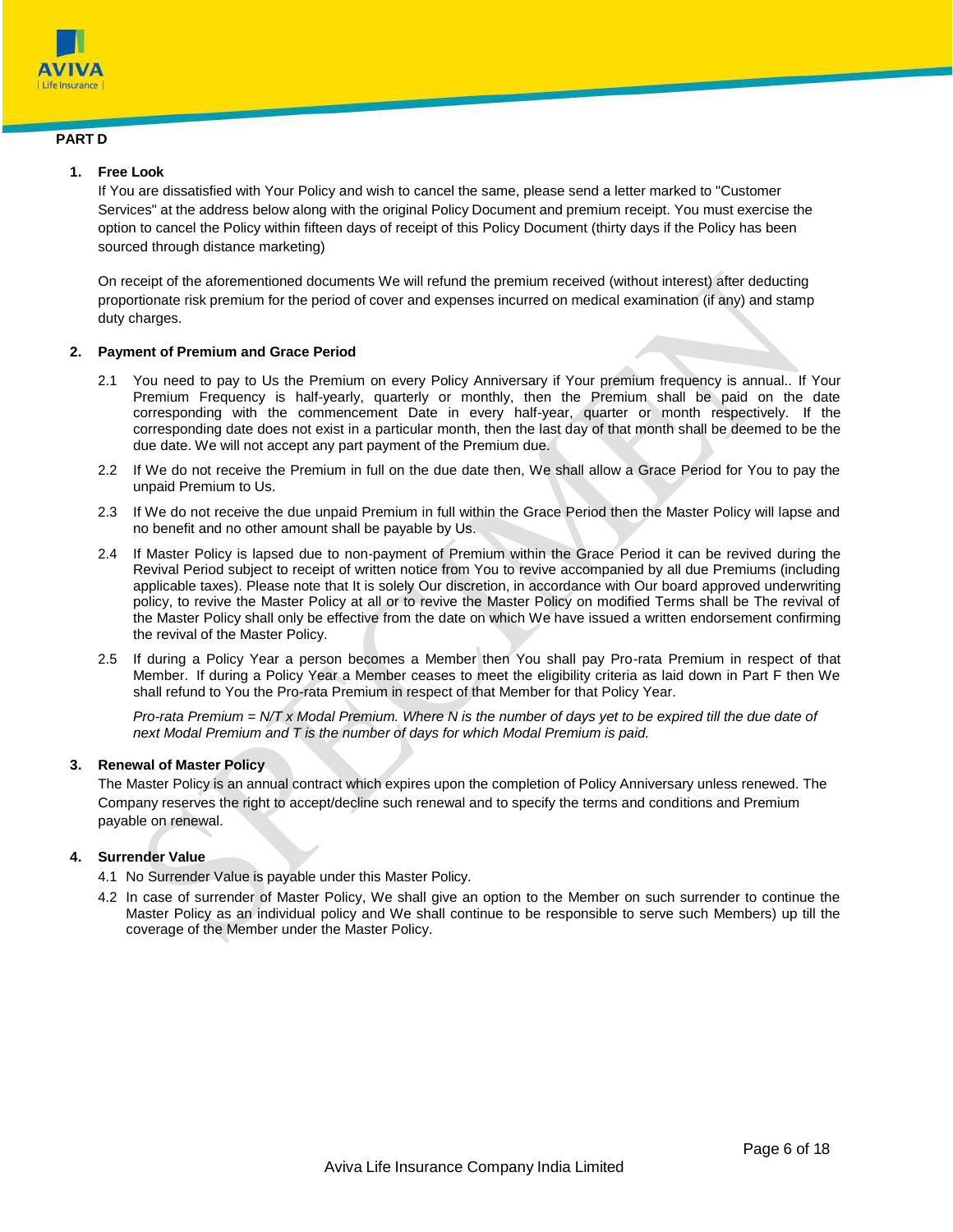

# **PART E**

- 1. Applicable Charges Not applicable to the Policy
- 2. Fund Options Not applicable to the Policy
- 3. Fund Name Not applicable to the Policy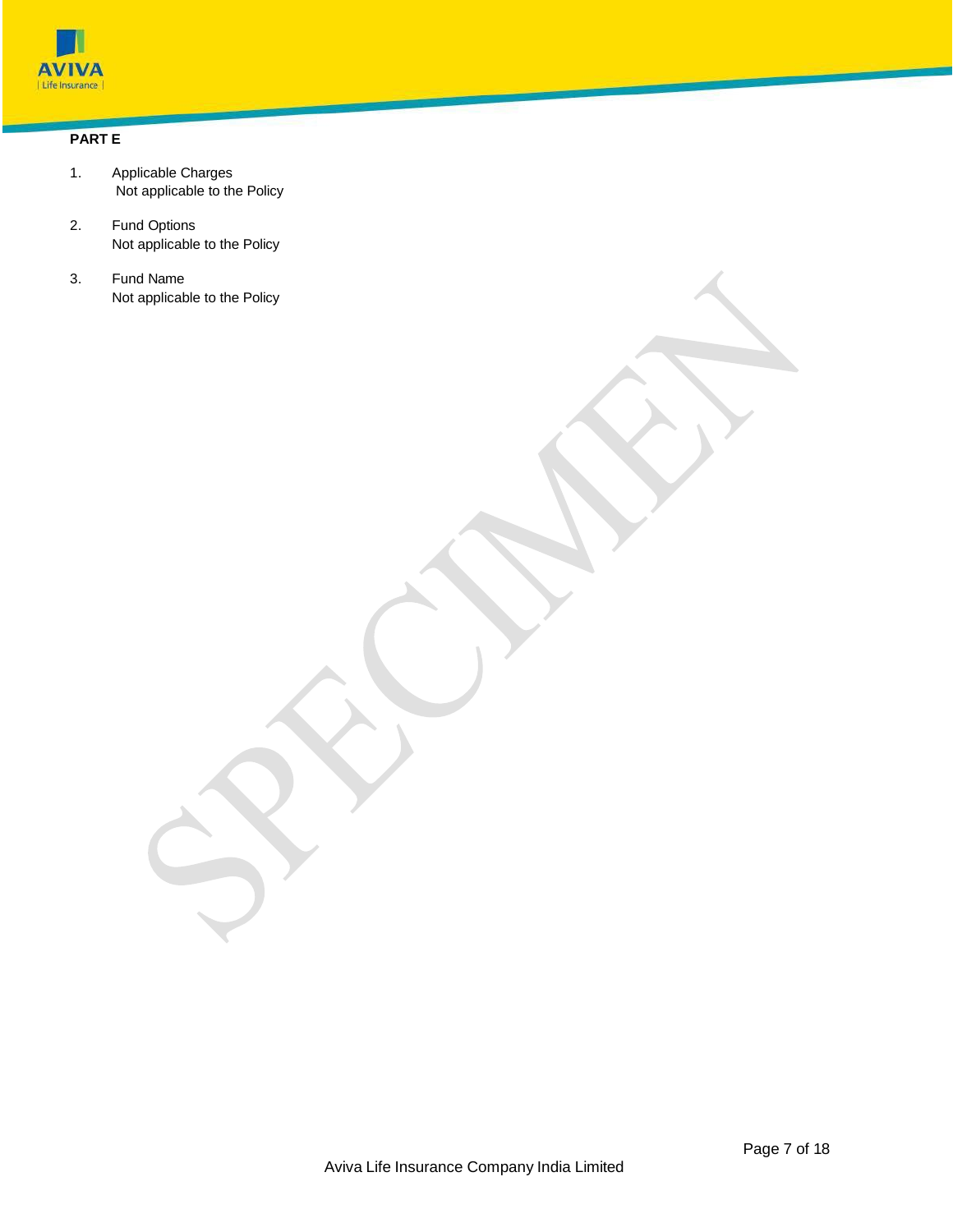

## **Part F General Terms & Conditions**

## **1. Agent's Authority**

An insurance agent is not authorised to amend the Master Policy; accept any notice; accept cash or bearer cheque on Our behalf.

#### **2. Procedure for Payment of Claims**

2.1 Payment of Death Benefit

We will pay the Death Benefit to the Claimant if the following conditions are fulfilled to Our satisfaction:

- 2.1.1 Receipt of notification of claim.
- 2.1.2 Completed and signed claim form (including NEFT details and bank account proof as specified in the claim form).
- 2.1.3 Original Certificate of Insurance
- 2.1.4 Original or certified copy of the death certificate issued by the municipal authorities.
- 2.1.5 Certified Age proof of the Member if not submitted at the time of Member enrolment.
- 2.1.6 Cause of death certified by last medical attendant/hospital, if any.
- 2.1.7 If the death occurred due to un-natural reasons, certified copies of First Information Report (FIR), Post Mortem Report (PMR), Final Police Inquest Report (FPIR) along with cuttings of news paper articles, if any.
- 2.1.8 Complete hospital death summary with daily notes and treatment records if the Member died in hospital.
- 2.1.9 Valid identification and address proof of the Claimant.
- 2.1.10 Any other documents or information or requirement specified/requested by Us to investigate the claim and to ascertain that the death claim pertains to a bonafide Member.

The above documents should be received by us within ninety days of death of Member. We may condone the delay beyond ninety days if the Claimant proves to Our satisfaction that the delay was for reasons beyond his control.

2.2 In case the Master Policy is issued under lender-borrower category, the Member shall have an option to issue an authorization in Our favour to the effect that in the unfortunate event of Member's death during the Policy Term, the claim amount, if any payable under the Master Policy shall first be utilized for payment to Master Policyholder for the outstanding loan amount as specified in Master Policyholder's credit account statement and the balance amount, if any, payable under the Master Policy will be payable to Member's Nominee. This option shall however, be applicable for certain categories of master policyholders. The categories of such master policyholders are Reserve Bank of India Regulated Scheduled Commercial Banks, Non Banking Financial Institutions duly registered with RBI and housing finance companies regulated by National Housing Bank in accordance with IRDAI guidelines as amended from time to time.

# **3. Eligibility Criteria**

3.1 Person shall be eligible to become a Member upon all the following being satisfied:

- 3.1.1 The person is not younger than Age 18 and not older than Age 69 at the proposed Member Effective Date;
- 3.1.2 The Member has signed and dated the membership form containing the Declaration of Good Health, if any, paid the premium and the insurer has accepted the same.
- 3.1.3 The Member's name being entered in the Register of Members and updated with Us.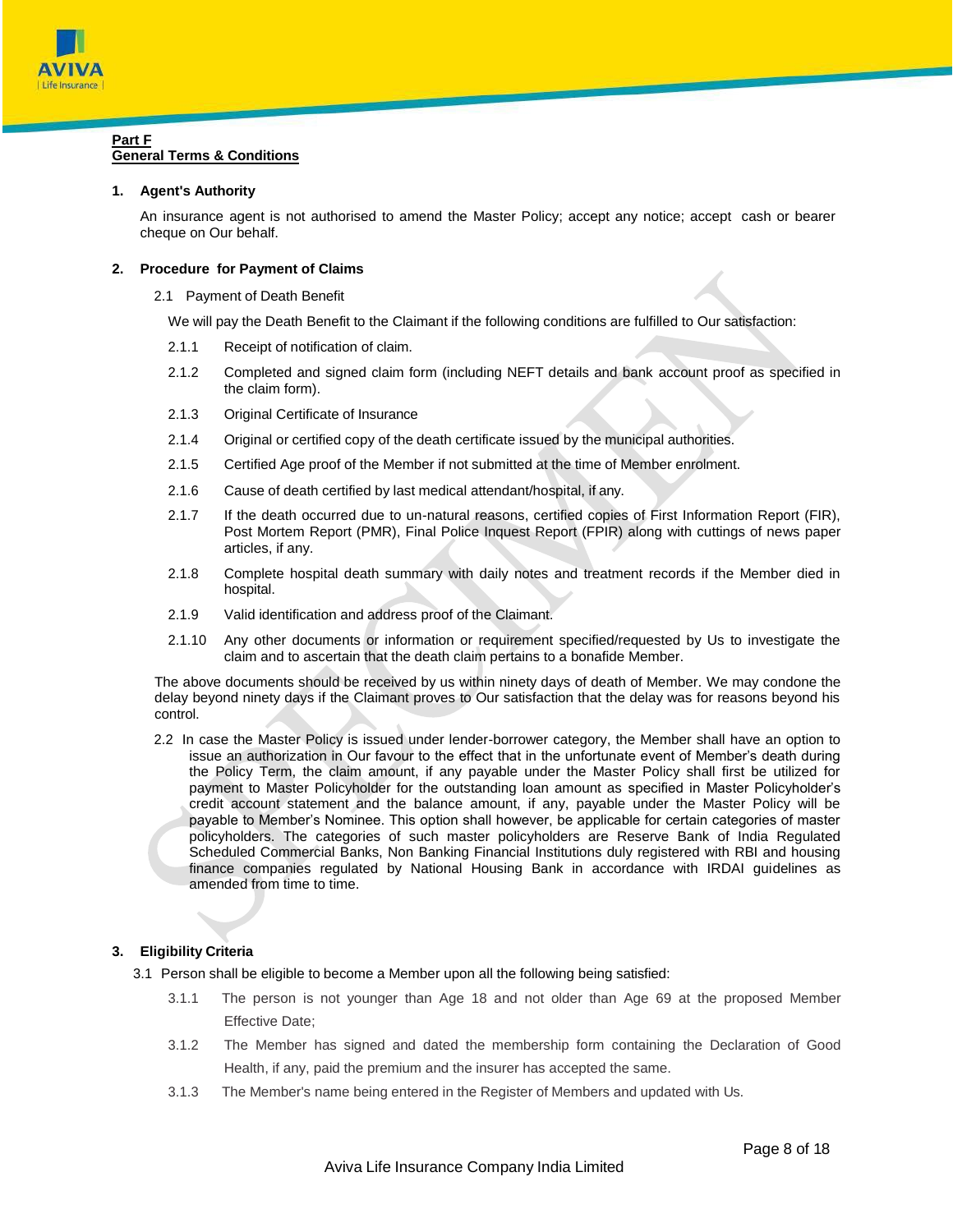

3.2 You shall provide Us with any information and/or documentation We request in respect of any actual or prospective Member. If We do not receive the documentation and/or information for that Member within 7 (seven) days of it having been requested, then that Member's name shall be deemed to have been removed from the Register of Members effective from the date of Our request for such information and/or documentation.

## 3.3 Termination of Member's Cover

A Member shall immediately and automatically cease to be a Member upon the occurrence of the earliest of:

- 3.3.1 cancellation of Certificate of Insurance under Free Look option; or
- 3.3.2 failing to satisfy any of the eligibility criteria specified hereinabove in Article 3.1, or
- 3.3.3 Your intimation to Us for removal of the name of Member from the Register of Members; or
- 3.3.4 the death of the Member; or
- 3.3.5 in case the Master Policy is issued under lender-borrower category, upon repayment of loan; or
- 3.3.6 the termination of the Master Policy

#### **4. Entire Contract**

This Master Policy constitutes the entire contract of insurance between You and Us. We may amend the Master Policy if We consider this to be either necessary or desirable (to be evidenced by and effective from the date of an endorsement on the Schedule) but agree not to do so without first having obtained the consent of the IRDA of India.

#### **5. Fraud, Misstatement and Forfeiture**

Fraud, Misrepresentation and forfeiture would be dealt with in accordance with provisions of Sec 45 of the Insurance Act 1938 as amended from time to time. A Leaflet containing the simplified version of the provisions of section 45 is enclosed in Annexure–1.

#### **6. Nomination should be in accordance with provisions of sec 39 of the Insurance Act 1938 as amended from time to time.**

A Leaflet containing the simplified version of the provisions of Section 39 is enclosed in Annexure – 2

**7. Assignment should be in accordance with provisions of Section 38 of the Insurance Act 1938 as amended from time to time.**

A Member can exercise the option to assign his Certificate of Insurance in accordance with Section 38 of the Insurance Act, 1938, as amended from time to time. A Leaflet containing the simplified version of the provisions of Section 38 is enclosed in Annexure – 3.

#### **8. Governing Law**

This Master Policy shall be governed by Indian laws. Any disputes or differences arising out of or under this Master Policy shall be subject to the jurisdiction of Indian Courts.

# **9. Loss of the Master Policy Document**

- 9.1 In case of loss or destruction of this Master Policy Document, please write to Us. We will issue a duplicate Master Policy Document upon receipt of an affidavit and indemnity bond along with nominal fee prescribed by Us.
- 9.2Please note that the Free Look clause shall not be applicable with respect to such duplicate Master Policy Document and with the issuance of the duplicate Master Policy document the original shall cease to have any legal effect.

# **10. Acceptance of instructions**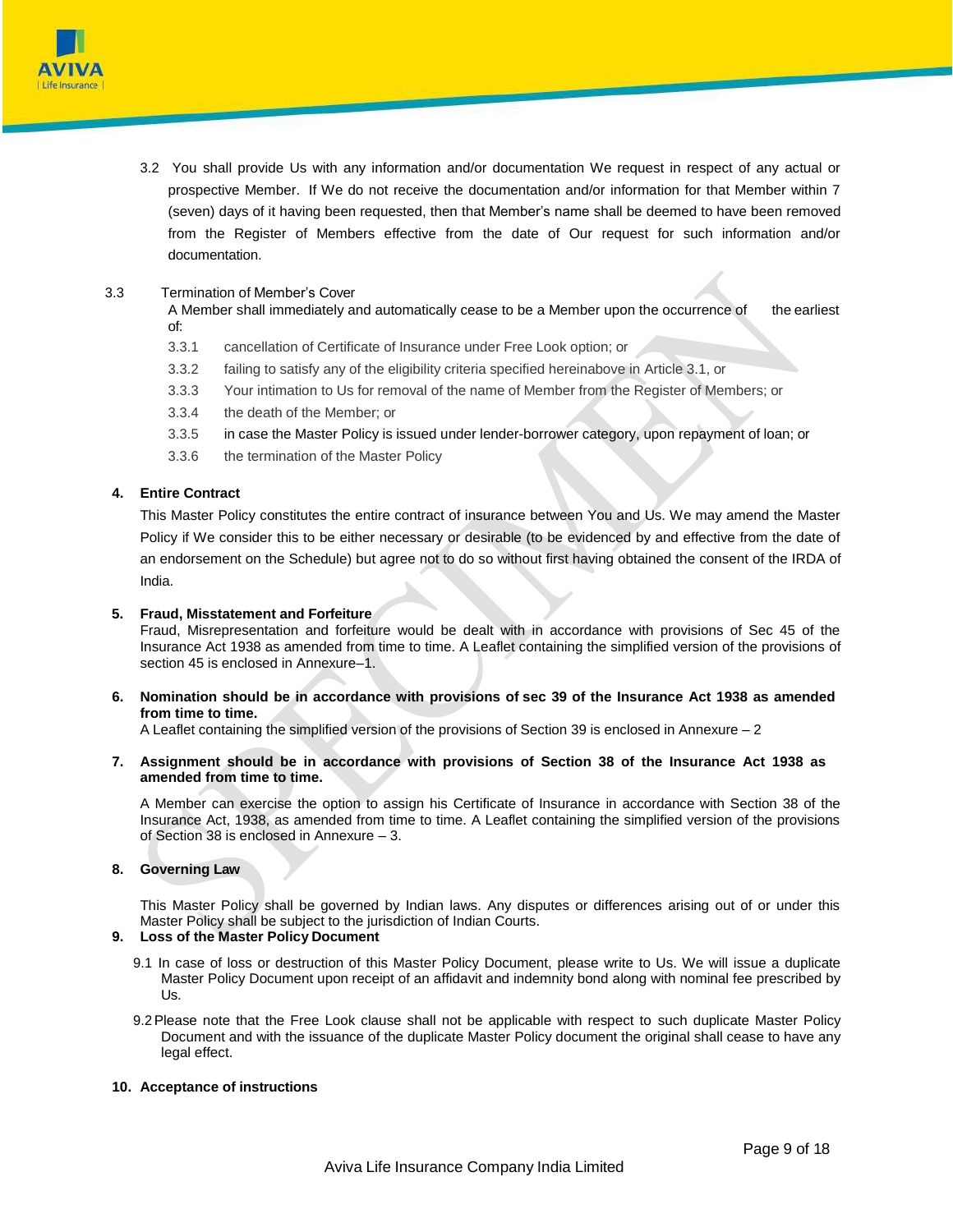

We will not act upon any instruction; request or notice from You until supporting information and documentation required by Us has been received by Us.

#### **11. Notices & Correspondence**

- 11.1All notices and correspondence should be sent in writing to Our address specified in the Schedule or at any of Our branch offices.
- 11.2We will send You the Master Policy Document and any other correspondence relating to servicing or administration of the Policy through speed post or courier or any other legally recognized mode of communication (including e-mail), at the address and registered email id provided in the Schedule. You or Your Claimant must inform Us of change in address (including any change in registered email id), failing which We will continue to correspond at the last recorded address and shall not be held liable in any manner for any losses or damages suffered by You or Your Claimant due to the above.

# **12. Suicide**

If the Member commits suicide within twelve (12) months of the Member Effective Date, We shall pay eighty percent (80%) of the Premiums received in respect of that Member (provided that all Premiums due with respect to that Member have been received till the date of occurrence of the Member's death.)

#### **13. Taxation**

- 13.1 You need to pay all applicable taxes, cess or levies over and above the Premium, fees and charges payable by You.
- 13.2 We will deduct any applicable taxes, cess or levies , as may be in force from time to time from any amounts payable by Us to You. We do not offer any tax advice or consultancy and You are advised to seek the opinion from Your tax advisor in relation to the applicable tax benefits and liabilities. We do not hold any responsibility for Your and/or Nominee's claim to any deduction/s under the tax laws in respect of the amount contributed or accrued/received

#### **14. Termination of Master Policy**

The Master Policy will immediately and automatically terminate on the earliest of:

- 14.1 cancellation of the Policy under the Free Look option;
- 14.2 completion of the Policy Term and the non-renewal of the Master Policy; or
- 14.3 on the expiry of the Revival Period, if the lapsed Master Policy is not revived.

## **15. Age**

We have calculated the Premium under the Policy basis the Age of Member as declared in the Register of Members. If at any time during the Policy Term the Age of the Member is found to be higher than the Age declared, We reserve the right to cancel the Policy. However, upon Your specific written request, We may consider continuing the Policy at revised terms, which may include enhanced Premium and/or reduced benefits payable under the Policy. If the age of the Insured is found to be is such that he is not eligible for the Policy We shall cancel the Policy.

# **16. Territorial Limits & Currency**

All premium, taxes, levies and benefits are payable only within India and in Indian Rupees.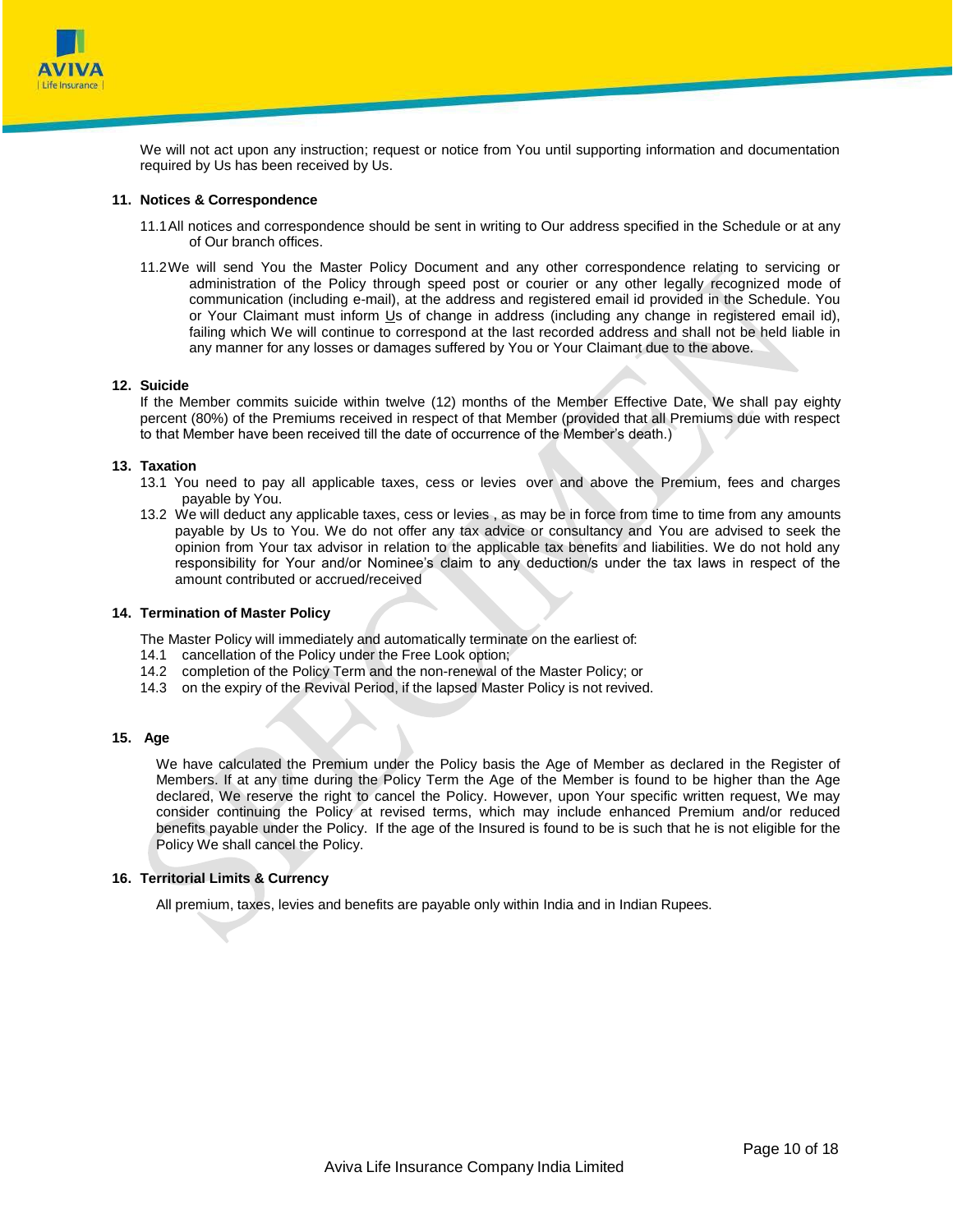

**PART G**

#### **Grievance Redressal Mechanism**

For any query, complaint or grievance You can:

- a) Call at 1800-103-7766 / 1800-180-2266 or E-mail: [complaints@avivaindia.com](mailto:complaints@avivaindia.com)
- b) Approach any of Our branch offices or contact Our customer services group at the Head Office at Aviva Life 401-A, 4th Floor, Block A, DLF Cyber Park, Sector 20, NH-8, Gurugram , Haryana - 122 008 (Haryana).

c)

If You do not receive any response within 10 days or are not satisfied with the response, You may contact Complaint Redressal Officer (CRO) at

- a) Head Office; or
- b) Call at 0-124-2709046, or
- c) Email: *[cro@avivaindia.com](mailto:cro@avivaindia.com)*

If still not satisfied with the response or do not receive a response within 14 days, You may approach the Grievance Cell of the IRDAI on the following contact details:

IRDA of India Grievance Call Centre (IGCC) TOLL FREE NO: 155255

Email ID: [complaints@irda.gov.in](mailto:complaints@irda.gov.in)

You can also register Your complaint online at <http://www.igms.irda.gov.in/>

Address for communication for complaints by fax/paper- Consumer Affairs Department, Insurance Regulatory and Development Authority of India, 9th floor, United India Towers, Basheerbagh

Hyderabad – 500 029, Andhra Pradesh, Fax No: 91- 40 – 6678 9768"

Alternatively, You may approach the Insurance Ombudsman at the address mentioned in table below or at the IRDA of India's websit[e www.irda.gov.in, i](http://www.irda.gov.in/)f Your grievance pertains to:

- **Insurance claim that has been rejected or dispute of a claim on legal construction of the Policy;**
- . • Delay in settlement of a claim;
- Dispute with regard to the premium; or
- Non-receipt of Your insurance document.

The complaint should be made in writing duly signed by the complainant or by his/her legal heirs with full details of the complaint and the contact information of complainant. As per Rule 13(3) of the Redressal of Public Grievances Rules 1998, the complaint to the Insurance Ombudsman can be made:

- Only if the grievance has been rejected by Our Grievance Redressal Machinery;
- Within a period of one year from the date of rejection by Us; and
- **If it is not simultaneously under any litigation.**

# **Office of the Governing Body of Insurance Council**

3rd Floor, Jeevan Seva Annexe, S.V. Road, Santacruz (W), MUMBAI -400021. Tel:- 022-26106245/ 022-26106980, Fax:- 022-26106949, E mail: [inscouncil@gmail.com](mailto:inscouncil@gmail.com)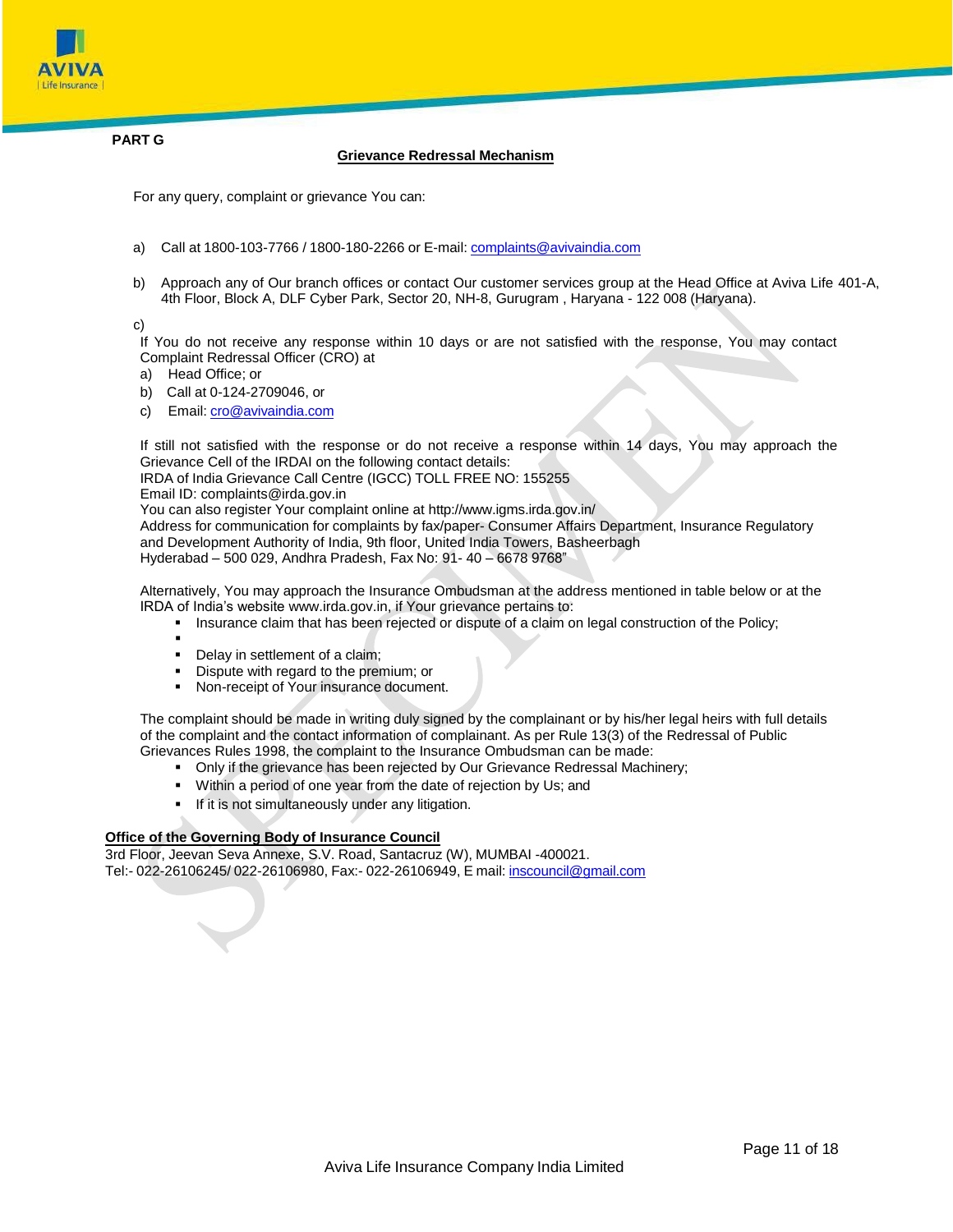

# **List of Insurance Ombudsman**

| S.No           | Office of the       | <b>Contact Details</b>                                                                     | Areas of Jurisdiction                |
|----------------|---------------------|--------------------------------------------------------------------------------------------|--------------------------------------|
|                | Ombudsman           |                                                                                            |                                      |
| 1.             | <b>AHMEDABAD</b>    | Jeevan Prakash Building, 6th floor,                                                        | Gujarat, UT of Dadra &               |
|                |                     | Tilak Marg, Relief Road,                                                                   | Haveli, Daman and Diu                |
|                |                     | Ahmedabad - 380 001.                                                                       |                                      |
|                |                     | Tel.: 079 - 25501201/02/05/06                                                              |                                      |
| 2.             |                     | Email: bimalokpal.ahmedabad@ecoi.co.in                                                     | Karnataka                            |
|                | <b>BENGALURU</b>    | Jeevan Soudha Building, PID No. 57-27-N-19<br>Ground Floor, 19/19, 24th Main Road, JP      |                                      |
|                |                     | Nagar, Ist Phase, Bengaluru - 560 078.                                                     |                                      |
|                |                     | Tel.: 080 - 26652048 / 26652049                                                            |                                      |
|                |                     | Email: bimalokpal.bengaluru@ecoi.co.in                                                     |                                      |
| 3.             | <b>BHOPAL</b>       | Janak Vihar Complex, 2nd Floor, 6 Malviya Nagar, Opp.                                      | Madhya Pradesh &                     |
|                |                     | Airtel Office, Near New Market, Bhopal (M.P) - 462 003;                                    | Chhattisgarh                         |
|                |                     | Tel: 0755-2769201/202, Fax: 0755 - 27 692 03; E-Mail:                                      |                                      |
|                |                     | bimalokpal.bhopal@ecoi.co.in                                                               |                                      |
| 4.             | <b>BHUBANESHWAR</b> | 62, Forest Park, Bhubaneshwar - 751009                                                     | Orissa                               |
|                |                     | Tel: 0674 - 259 6455/61, Fax: 0674 - 259 6429                                              |                                      |
|                |                     | E-Mail: bimalokpal.bhubaneswar@ecoi.co.in                                                  |                                      |
|                | <b>CHANDIGARH</b>   | S.C.O No. 101,102 &103,2nd Floor, Batra Building, Sector                                   | Punjab, Haryana, Himachal            |
|                |                     | 17- D, Chandigarh- 160017<br>Tel: 0172-2706196 / 2706468;                                  | Pradesh.                             |
|                |                     | E-Mail: bimalokpal.chandigarh@ecoi.co.in, Fax: 0172 -                                      | Jammu & Kashmir, UT of<br>Chandigarh |
|                |                     | 270 8274                                                                                   |                                      |
| 6.             | <b>CHENNAI</b>      | Fatima Akhtar Court, 4th Floor, 453 (OLD 312)                                              | Tamil Nadu, UT-                      |
|                |                     | Anna Salai, Teynampet, Chennai - 600018                                                    | Pondicherry town                     |
|                |                     | Tel: 044 - 24333668 / 24335284,                                                            | and Karaikal (which are part         |
|                |                     | Fax: 044 - 24333664                                                                        | of UT of                             |
|                |                     | E-Mail: bimalokpal.chennai@ecoi.co.in                                                      | Pondicherry)                         |
| 7 <sub>1</sub> | <b>NEW DELHI</b>    | 2/2 A, 1st Floor, Universal Insurance Bldg.,                                               | Delhi                                |
|                |                     | Asaf Ali Road, New Delhi- 110002                                                           |                                      |
|                |                     | Tel: 011 - 23239633 / 23237532, Fax: 011 - 23230858<br>E-Mail: bimalokpal.delhi@ecoi.co.in |                                      |
| 8.             | <b>ERNAKULAM</b>    | 2nd Floor, PulinatBuilding, Opp Cochin Shipyard, M.G                                       | Kerala, UT of (a)                    |
|                |                     | Road, ERNAKULAM - 682015                                                                   | Lakshadweep, (b)                     |
|                |                     | Tel: 0484-2358759/9338, Fax: 0484 - 2359336                                                | Mahe - a part of UT of               |
|                |                     | E-Mail: bimalokpal.ernakulam@ecoi.co.in                                                    | Pondicherry                          |
| 9.             | <b>GUWAHATI</b>     | "Jeevan Nivesh", 5th Floor, Near, Panbazar                                                 | Assam, Meghalaya,                    |
|                |                     | Overbridge, SS Road, Guwahati - 781001                                                     | Manipur, Mizoram,                    |
|                |                     | Tel: 0361 - 2132204/5Fax: 0361 - 2732937                                                   | Arunachal Pradesh,                   |
|                |                     | E-Mail: bimalokpal.guwahati@ecoi.co.in                                                     | Nagaland & Tripura                   |
| 10.            | <b>HYDERABAD</b>    | 6-2-46,'Moin Court', 1st                                                                   | Andhra Pradesh, Telangana,           |
|                |                     | Floor, Lane Opp. Saleem Function Palace, A.C. Guards,                                      | and                                  |
|                |                     | Lakdi Ka Pool, Hyderabad- 500004                                                           | $UT$ of Yanam $-$ a part of the      |
|                |                     | Tel: 040-23325325/23312122, Fax: 040 - 23376599<br>E-Mail: bimalokpal.hyderabad@ecoi.co.in | UT of<br>Pondicherry                 |
| 11.            | <b>JAIPUR</b>       | Jeevan Nidhi - Il Bldg., Gr. Floor, Bhawani Singh Marg,                                    | Rajasthan                            |
|                |                     | Jaipur - 302 005.                                                                          |                                      |
|                |                     | Tel.: 0141 2740363 Email: Bimalokpal.jaipur@ecoi.co.in                                     |                                      |
| 12.            | <b>KOLKATA</b>      | 4th Floor, Hindustan Bldg. Annexe, 4,                                                      | West Bengal, UT of                   |
|                |                     | C.R.Avenue, Kolkata - 700 072                                                              | Andaman and Nicobar                  |
|                |                     | Tel: 033 - 22124339 / 22124340, Fax: 033 - 22124341                                        | Islands, Sikkim                      |
|                |                     | E-Mail: bimalokpal.kolkata@ecoi.co.in                                                      |                                      |
| 13.            | <b>LUCKNOW</b>      | 6th Floor, Jeevan Bhawan, Phase-II, Nawal Kishore                                          | Districts of Uttar Pradesh:          |
|                |                     | Road, Hazratganj, Lucknow - 226 001.                                                       | Laitpur, Jhansi, Mahoba,             |
|                |                     |                                                                                            | Hamirpur, Banda,                     |
|                |                     | Tel.: 0522 - 2231330 / 2231331                                                             | Chitrakoot, Allahabad,               |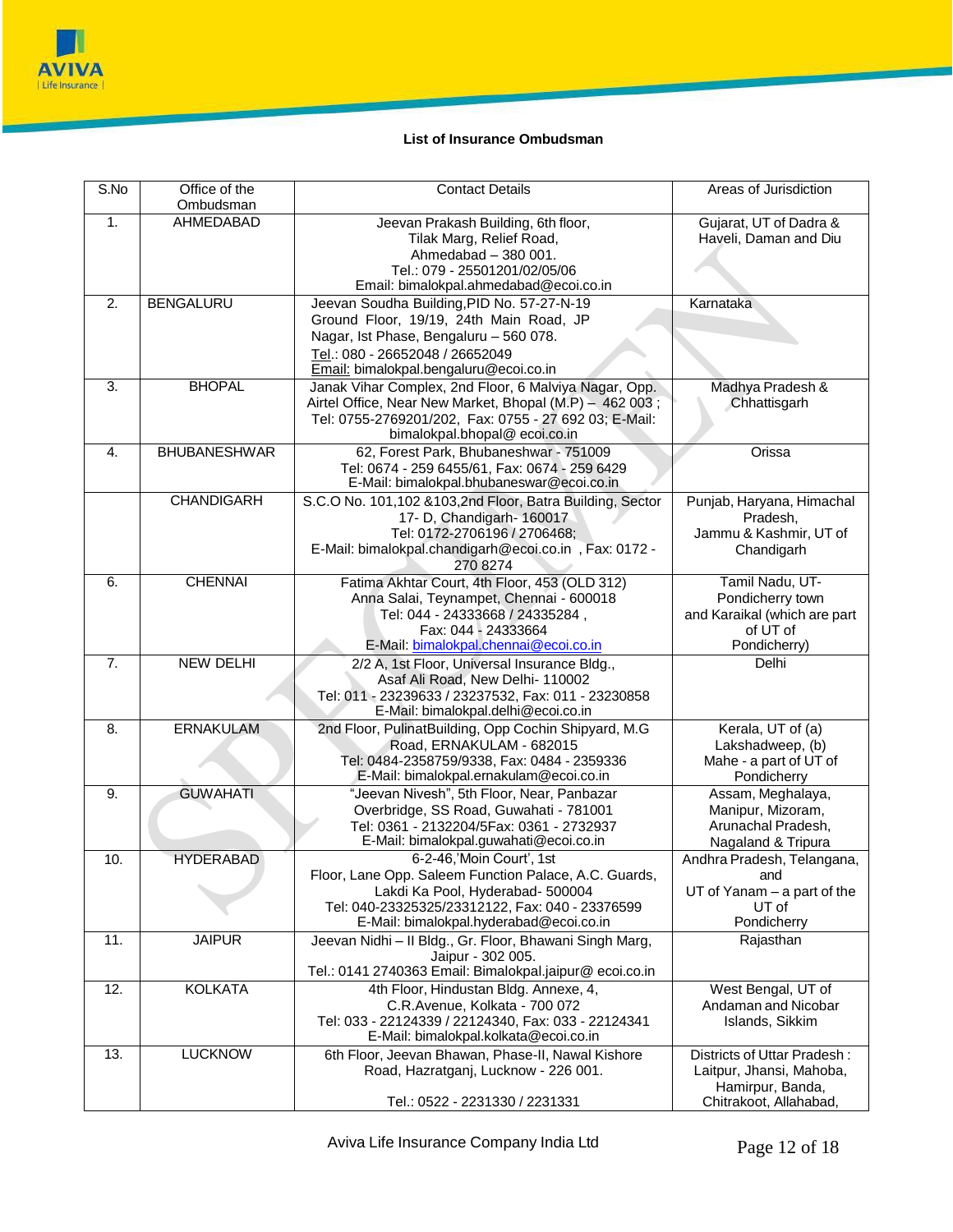

|                 |               | Fax: 0522 - 2231310                                                                    | Mirzapur, Sonbhabdra,                  |
|-----------------|---------------|----------------------------------------------------------------------------------------|----------------------------------------|
|                 |               | Email: bimalokpal.lucknow@ecoi.co.in                                                   | Fatehpur, Pratapgarh,                  |
|                 |               |                                                                                        | Jaunpur, Varanasi, Gazipur,            |
|                 |               |                                                                                        | Jalaun, Kanpur, Lucknow,               |
|                 |               |                                                                                        | Unnao, Sitapur, Lakhimpur,             |
|                 |               |                                                                                        | Bahraich, Barabanki,                   |
|                 |               |                                                                                        | Raebareli, Sravasti, Gonda,            |
|                 |               |                                                                                        | Faizabad, Amethi,                      |
|                 |               |                                                                                        | Kaushambi, Balrampur,                  |
|                 |               |                                                                                        | Basti, Ambedkarnagar,                  |
|                 |               |                                                                                        | Sultanpur, Maharajgang,                |
|                 |               |                                                                                        | Santkabirnagar, Azamgarh,              |
|                 |               |                                                                                        | Kushinagar, Gorkhpur,                  |
|                 |               |                                                                                        | Deoria, Mau, Ghazipur,                 |
|                 |               |                                                                                        | Chandauli, Ballia,                     |
|                 |               |                                                                                        | Sidharathnagar.                        |
| 14.             | <b>MUMBAI</b> | 3rd Floor, Jeevan Seva Annexe (Above MTNL),                                            | Goa,                                   |
|                 |               | S.V. Road, Santa Cruz (W), Mumbai -                                                    | Mumbai Metropolitan Region             |
|                 |               | Tel: 022 - 2610/6552/6960, Fax: 022 - 26106052<br>E-Mail: bimalokpal.mumbai@ecoi.co.in | excluding Navi Mumbai &                |
| 15.             | <b>NOIDA</b>  | 4th Floor, Bhagwan Sahai Palace, Main Road, Naya                                       | Thane.<br>State of Uttaranchal and the |
|                 |               | Bans, Sector-15, Distt: Gautam Buddh Nagar,                                            | following Districts of Uttar           |
|                 |               | U.P-201301 Tel No: 0120-2514250/52/53 Email:                                           | Pradesh: Agra, Aligarh,                |
|                 |               | bimalokpal.noida@ecoi.co.in                                                            | Bagpat, Bareilly, Bijnor,              |
|                 |               |                                                                                        | Budaun, Bulandshehar,                  |
|                 |               |                                                                                        | Etah, Kanooj, Mainpuri,                |
|                 |               |                                                                                        | Mathura, Meerut,                       |
|                 |               |                                                                                        | Moradabad, Muzaffarnagar,              |
|                 |               |                                                                                        | Oraiyya, Pilibhit, Etawah,             |
|                 |               |                                                                                        | Farrukhabad, Firozbad,                 |
|                 |               |                                                                                        | Gautambodhanagar, Ghazia               |
|                 |               |                                                                                        | bad, Hardoi, Shahjahanpur,             |
|                 |               |                                                                                        | Hapur, Shamli, Rampur,                 |
|                 |               |                                                                                        | Kashganj, Sambhal,                     |
|                 |               |                                                                                        | Amroha, Hathras,                       |
|                 |               |                                                                                        | Kanshiramnagar,                        |
| 16              | <b>PATNA</b>  |                                                                                        | Saharanpur                             |
|                 |               | 1st Floor, Kalpana Arcade Building,,<br>Bazar Samiti Road,                             | Bihar,<br>Jharkhand.                   |
|                 |               | Bahadurpur,                                                                            |                                        |
|                 |               | Patna 800 006.                                                                         |                                        |
|                 |               | Tel.: 0612-2680952                                                                     |                                        |
|                 |               | Email: bimalokpal.patna@ecoi.co.in                                                     |                                        |
| $\overline{17}$ | <b>PUNE</b>   | Jeevan Darshan Bldg., 3rd Floor, C.T.S. No.s. 195 to 198,                              | Maharashtra, Area of Navi              |
|                 |               | N.C. Kelkar Road, Narayan Peth, Pune - 411 030.                                        | Mumbai and Thane                       |
|                 |               | Tel.: 020-41312555 Email: bimalokpal.pune@ecoi.co.in                                   | excluding Mumbai                       |
|                 |               |                                                                                        | Metropolitan Region.                   |

 $\overline{\mathcal{M}}$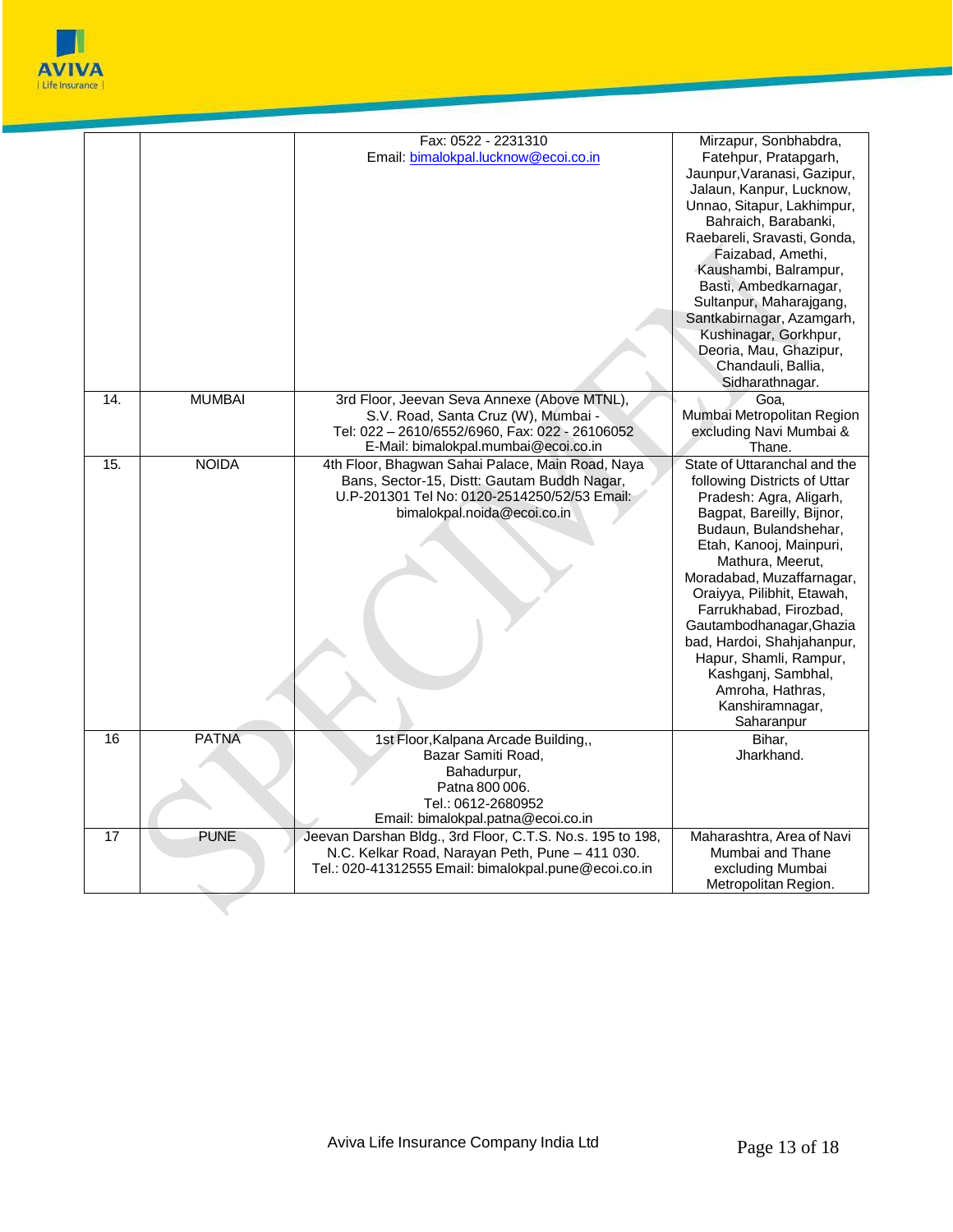

# **Annexure 1**

# Section 45 - Policy shall not be called in question on the ground of mis-statement after three years

Provisions regarding policy not being called into question in terms of Section 45 of the Insurance Act, 1938, as amended by Insurance Laws (Amendment) Act 2015 which is deemed to have come into force on the  $26<sup>th</sup>$  day of December 2014 are as follows:

No Policy of Life Insurance shall be called in question on any ground whatsoever after expiry of 3 yrs from

- a. the date of issuance of policy or
- b. the date of commencement of risk or
- c. the date of revival of policy or
- d. the date of rider to the policy
- whichever is later.
- 1 On the ground of fraud, a policy of Life Insurance may be called in question within 3 years from
	- a. the date of issuance of policy or
	- b. the date of commencement of risk or
	- c. the date of revival of policy or
	- d. the date of rider to the policy
	- whichever is later.

For this, the insurer should communicate in writing to the insured or legal representative or nominee or assignees of insured, as applicable, mentioning the ground and materials on which such decision is based.

2 Fraud means any of the following acts committed by insured or by his agent, with the intent to deceive the insurer or to induce the insurer to issue a life insurance policy:

a. The suggestion, as a fact of that which is not true and which the insured does not believe to be true;

b. The active concealment of a fact by the insured having knowledge or belief of the fact;

- c. Any other act fitted to deceive; and
- d. Any such act or omission as the law specifically declares to be fraudulent.
- 4. Mere silence is not fraud unless, depending on circumstances of the case, it is the duty of the insured or his agent keeping silence to speak or silence is in itself equivalent to speak.

*[ Disclaimer : This is not a comprehensive list of amendments of Insurance Laws (Amendment) Act ,2015 which is deemed to have come into force on the 26th day of December 2014 and only a simplified version prepared for general information. Policy Holders are advised to refer to Original Insurance Laws (Amendment) Act ,2015 Gazette Notification dated March 23 , 2015 for complete and accurate details. ]*

- 5. No Insurer shall repudiate a life insurance Policy on the ground of Fraud, if the Insured /beneficiary can prove that the misstatement was true to the best of his knowledge and there was no deliberate intention to suppress the fact or that such mis-statement of or suppression of material fact are within the knowledge of the insurer. Onus of disproving is upon the policyholder, if alive, or beneficiaries.
- 6. Life insurance Policy can be called in question within 3 years on the ground that any statement of or suppression of a fact material to expectancy of life of the insured was incorrectly made in the proposal or other document basis which policy was issued or revived or rider issued. For this, the insurer should communicate in writing to the insured or legal representative or nominee or assignees of insured, as applicable, mentioning the ground and materials on which decision to repudiate the policy of life insurance is based.
- 7. In case repudiation is on ground of misstatement and not on fraud, the premium collected on policy till the date of repudiation shall be paid to the insured or legal representative or nominee or assignees of insured, within a period of 90 days from the date of repudiation.
- 8. Fact shall not be considered material unless it has a direct bearing on the risk undertaken by the insurer. The onus is on insurer to show that if the insurer had been aware of the said fact, no life insurance policy would have been issued to the insured.
- 9. The insurer can call for proof of age at any time if he is entitled to do so and no policy shall be deemed to be called in question merely because the terms of the policy are adjusted on subsequent proof of age of life insured. So, this Section will not be applicable for questioning age or adjustment based on proof of age submitted subsequently.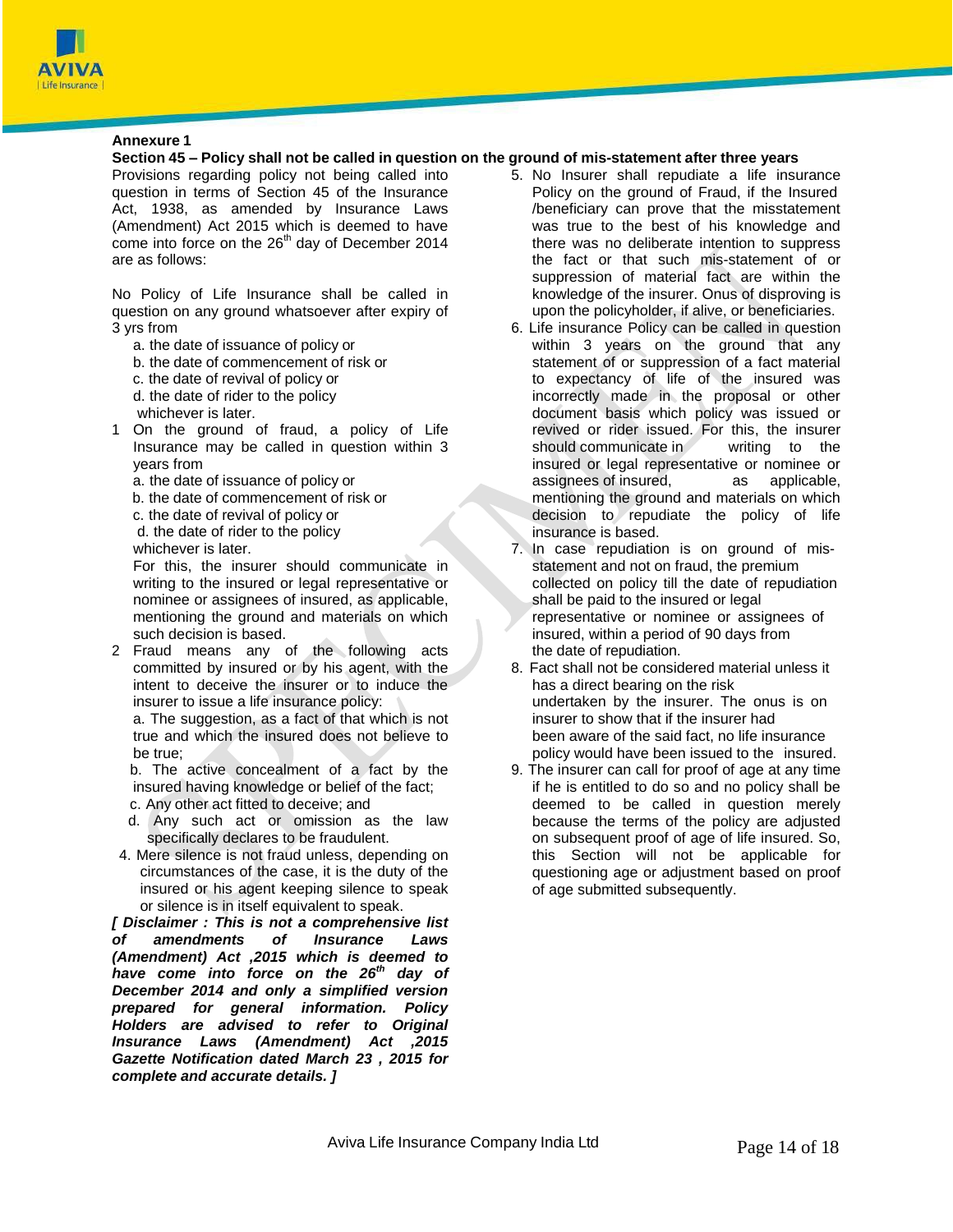

# **Annexure 2 Section 39 - Nomination by policyholder**

Nomination of a life insurance Policy is as below in accordance with Section 39 of the Insurance Act, 1938 as amended by Insurance Laws (Amendment) Act 2015 which is deemed to have come into force on the 26<sup>th</sup> day of December 2014. The extant provisions in this regard are as follows:

- 1 The policyholder of a life insurance on his own life may nominate a person or persons to whom money secured by the policy shall be paid in the event of his death.
- 2 Where the nominee is a minor, the policyholder may appoint any person to receive the money secured by the policy in the event of policyholder's death during the minority of the nominee. The manner of appointment to be laid down by the insurer.
- 3 Nomination can be made at any time before the maturity of the policy.
- 4 Nomination may be incorporated in the text of the policy itself or may be endorsed on the policy communicated to the insurer and can be registered by the insurer in the records relating to the policy.
- Legal representative of the nominee or holder of<br>time before policy matures, by a wive Life Insurance Company India Lice is such nominee (c) 5 Nomination can be cancelled or changed at any endorsement or a further endorsement or a will as the case may be.
- 6 A notice in writing of Change or Cancellation of nomination must be delivered to the insurer for the insurer to be liable to such nominee. Otherwise, insurer will not be liable if a bonafide payment is made to the person named in the text of the policy or in the registered records of the insurer.
- 7 Fee to be paid to the insurer for registering change or cancellation of a nomination can be specified by the Authority through Regulations.
- 8 On receipt of notice with fee, the insurer should grant a written acknowledgement to the policyholder of having registered a nomination or cancellation or change thereof.
- 9 A transfer or assignment made in accordance with Section 38 shall automatically cancel the nomination except in case of assignment to the insurer or other transferee or assignee for purpose of loan or against security or its reassignment after repayment. In such case, the nomination will not get cancelled to the extent of insurer's or transferee's or assignee's interest in the policy. The nomination will get revived on repayment of the loan.
- 10 The right of any creditor to be paid out of the proceeds of any policy of life insurance shall not be affected by the nomination.
- 11 In case of nomination by policyholder whose life is insured, if the nominees die before the policyholder, the proceeds are payable to policyholder or his heirs or legal representatives or holder of succession certificate.
- 12 In case nominee(s) survive the person whose life is insured, the amount secured by the policy shall be paid to such survivor(s).
- 13 Where the policyholder whose life is insured nominates his
	- a. parents or b. spouse or c. children or
	- d. spouse and children e. or any of them
	- the nominees are beneficially entitled to the amount payable by the insurer to the policyholder unless it is proved that policyholder could not have conferred such beneficial title on the nominee having regard to the nature of his title.
- 14 If nominee(s) die after the policyholder but before his share of the amount secured under the policy is paid, the share of the expired nominee(s) shall be payable to the heirs or succession certificate of such nominee(s).
- 15 The provisions of sub-section 7 and 8 (13 and 14 above) shall apply to all life insurance policies maturing for payment after the commencement of Insurance Laws (Amendment) Act, 2015 which is deemed to have come into force on the  $26<sup>th</sup>$  day of December 2014.
- 16 If policyholder dies after maturity but the proceeds and benefit of the policy has not been paid to him because of his death, his nominee(s) shall be entitled to the proceeds and benefit of the policy.
- 17 The provisions of Section 39 are not applicable to any life insurance policy to which Section 6 of Married Women's Property Act, 1874 applies or has at any time applied except where before or after Insurance Laws (Amendment) Act, 2015 which is deemed to have come into force on the  $26<sup>th</sup>$  day of December 2014, a nomination is made in favour of spouse or children or spouse and children whether or not on the face of the policy it is mentioned that it is made under Section 39. Where nomination is intended to be made to spouse or children or spouse and children under Section 6 of MWP Act, it should be specifically mentioned on the policy. In such a case only, the provisions of Section 39 will not apply.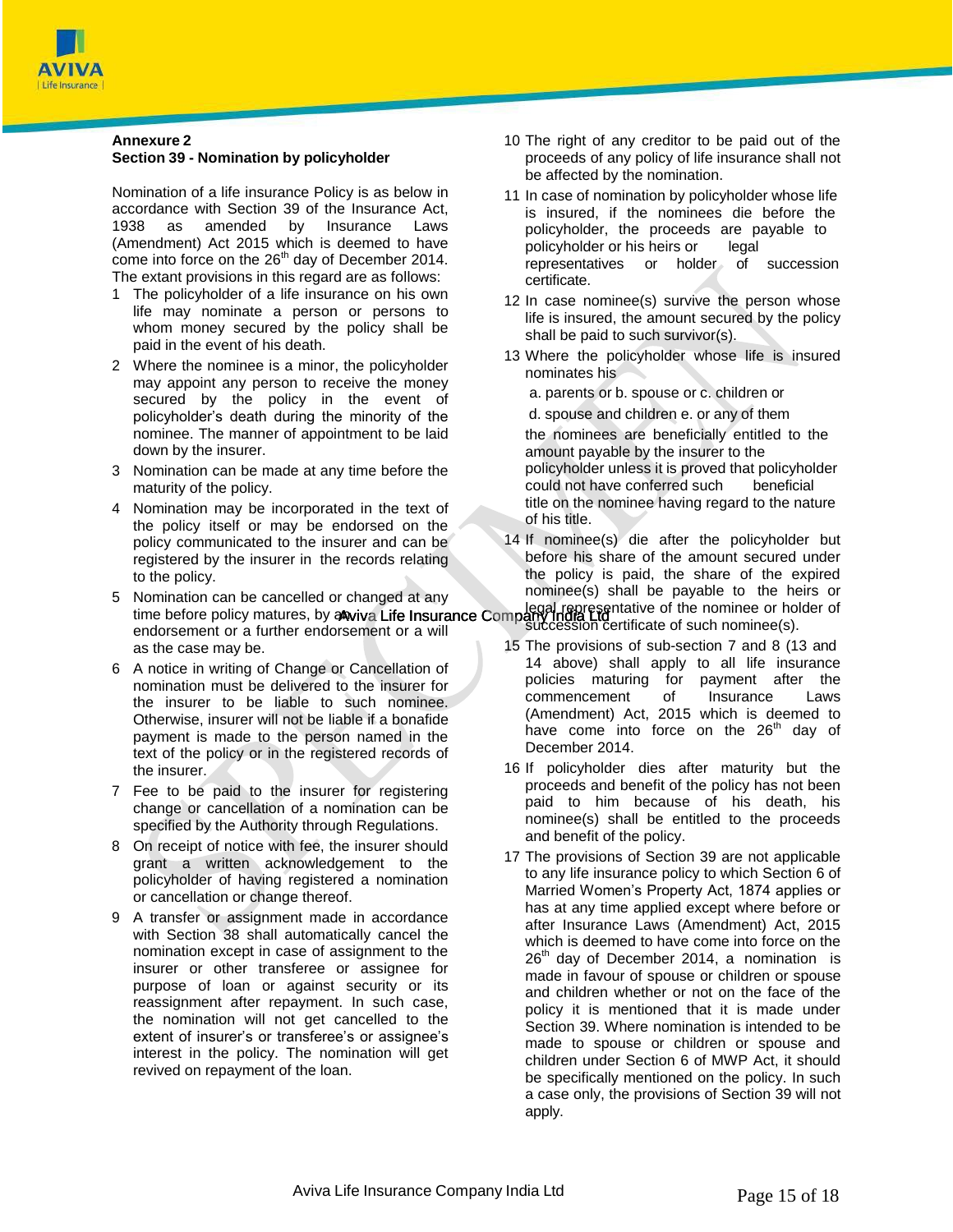

*[Disclaimer : This is not a comprehensive list of amendments of Insurance Laws (Amendment) Act ,2015 which is deemed to have come into force on the 26th day of December 2014 and only a simplified version prepared for general information. Policy Holders are advised to refer to Original Insurance Laws (Amendment) Act ,2015 Gazette Notification dated March 23 , 2015 for complete and accurate details. ]*

Aviva Life Insurance Company India Ltd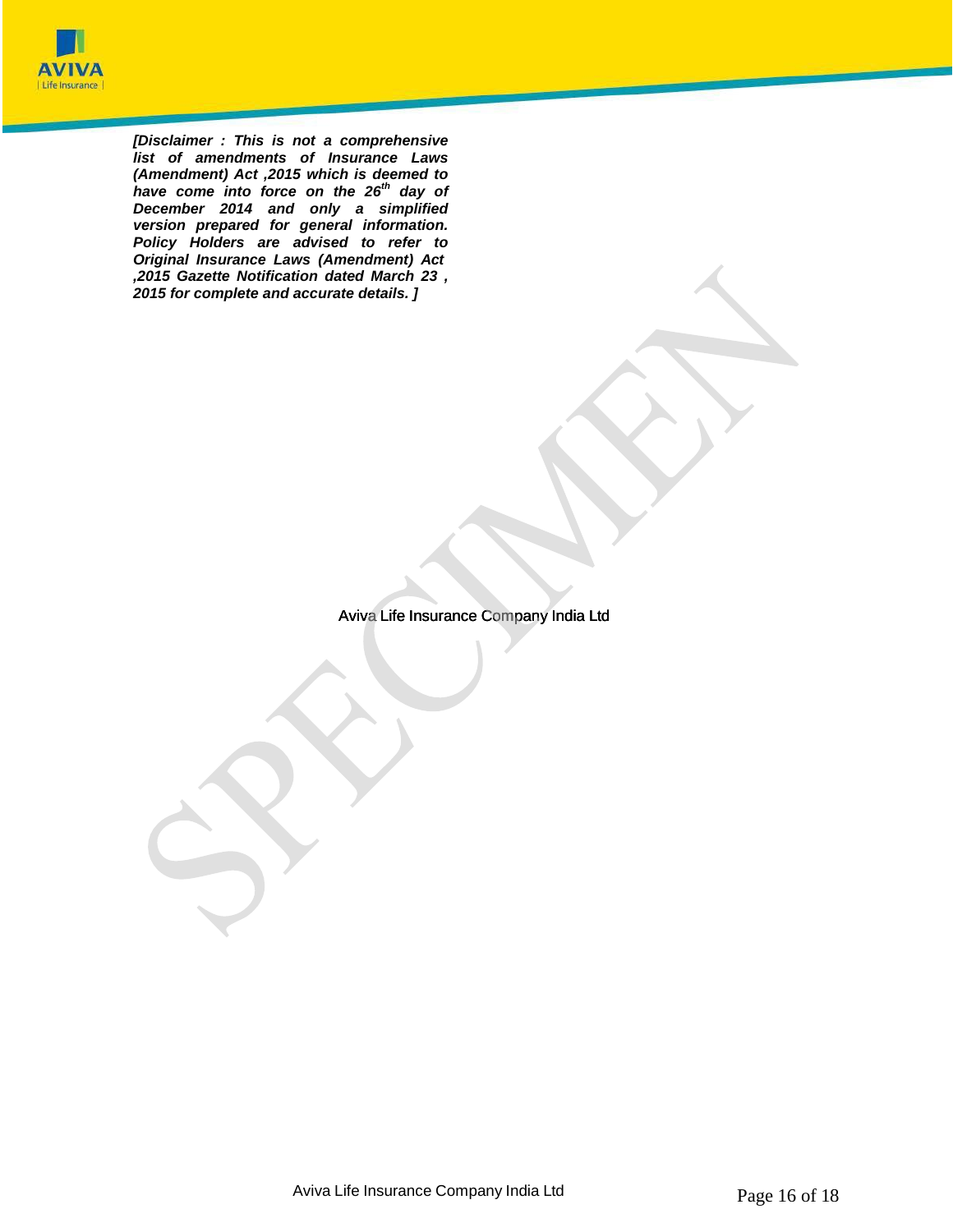

# *Annexure 3*

# **Section 38 - Assignment and Transfer of Insurance Policies**

Assignment or transfer of a policy should be in accordance with Section 38 of the Insurance Act, 1938 as amended by Insurance Laws (Amendment) Act 2015 which is deemed to have come into force on the  $26<sup>th</sup>$  day of December 2014. The extant provisions in this regard are as follows:

- 1 This policy may be transferred/assigned, wholly or in part, with or without consideration.
- 2 An Assignment may be effected in a policy by an endorsement upon the policy itself or by a separate instrument under notice to the Insurer.
- 3 The instrument of assignment should indicate the fact of transfer or assignment and the reasons for the assignment or transfer, antecedents of the assignee and terms on which assignment is made.
- 4 The assignment must be signed by the transferor or assignor or duly authorize agent and attested by at least one witness.
- 5 The transfer of assignment shall not be operative as against an insurer until a notice in writing of the transfer or assignment and either the said endorsement or instrument itself or copy there of certified to be correct by both transferor and transferee or their duly authorised agents have been delivered to the insurer.
- 6 Fee to be paid for assignment or transfer can be specified by the Authority through Regulations.
- 7 On receipt of notice with fee, the insurer should Grant a written acknowledgement of receipt of notice. Such notice shall be conclusive evidence against the insurer of duly receiving the notice.
- 8 If the insurer maintains one or more places of business, such notices shall be delivered only at the place where the policy is being serviced.
- 9 The insurer may accept or decline to act upon any transfer or assignment or endorsement, if it has sufficient reasons to believe that it is
	- a. not bonafide or
	- b. not in the interest of the policyholder or
	- c. not in public interest or

d. is for the purpose of trading of the insurance policy.

10 Before refusing to act upon endorsement, the Insurer should record the reasons in writing and communicate the same in writing to Policyholder within 30 days from the date of

policyholder giving a notice of transfer or assignment.

- 11 In case of refusal to act upon the endorsement by the Insurer, any person aggrieved by the refusal may prefer a claim to IRDAI within 30 days of receipt of the refusal letter from the Insurer.
- 12 The priority of claims of persons interested in an insurance policy would depend on the date on which the notices of assignment or transfer is delivered to the insurer; where there are more than one instruments of transfer or assignment, the priority will depend on dates of delivery of such notices. Any dispute in this regard as to priority should be referred to Authority.
- 13 Every assignment or transfer shall be deemed to be absolute assignment or transfer and the assignee or transferee shall be deemed to be absolute assignee or transferee, except
	- a. where assignment or transfer is subject to terms and conditions of transfer or assignment; or
	- b. where the transfer or assignment is made upon condition that
		- i the proceeds under the policy shall become payable to policyholder or nominee(s) in the event of assignee or transferee dying before the insured; OR
		- ii the insured surviving the term of the policy

Such conditional assignee will not be entitled to obtain a loan on policy or surrender the policy. This provision will prevail notwithstanding any law or custom having force of law which is contrary to the above position.

- 14 In other cases, the insurer shall, subject to terms and conditions of assignment, recognize the transferee or assignee named in the notice as the absolute transferee or assignee and such person
	- a. shall be subject to all liabilities and equities to which the transferor or assignor was subject to at the date of transfer or assignment and
	- b. may institute any proceedings in relation to the policy
	- c. obtain loan under the policy or surrender the policy without obtaining the consent of the

Page 17 of 18